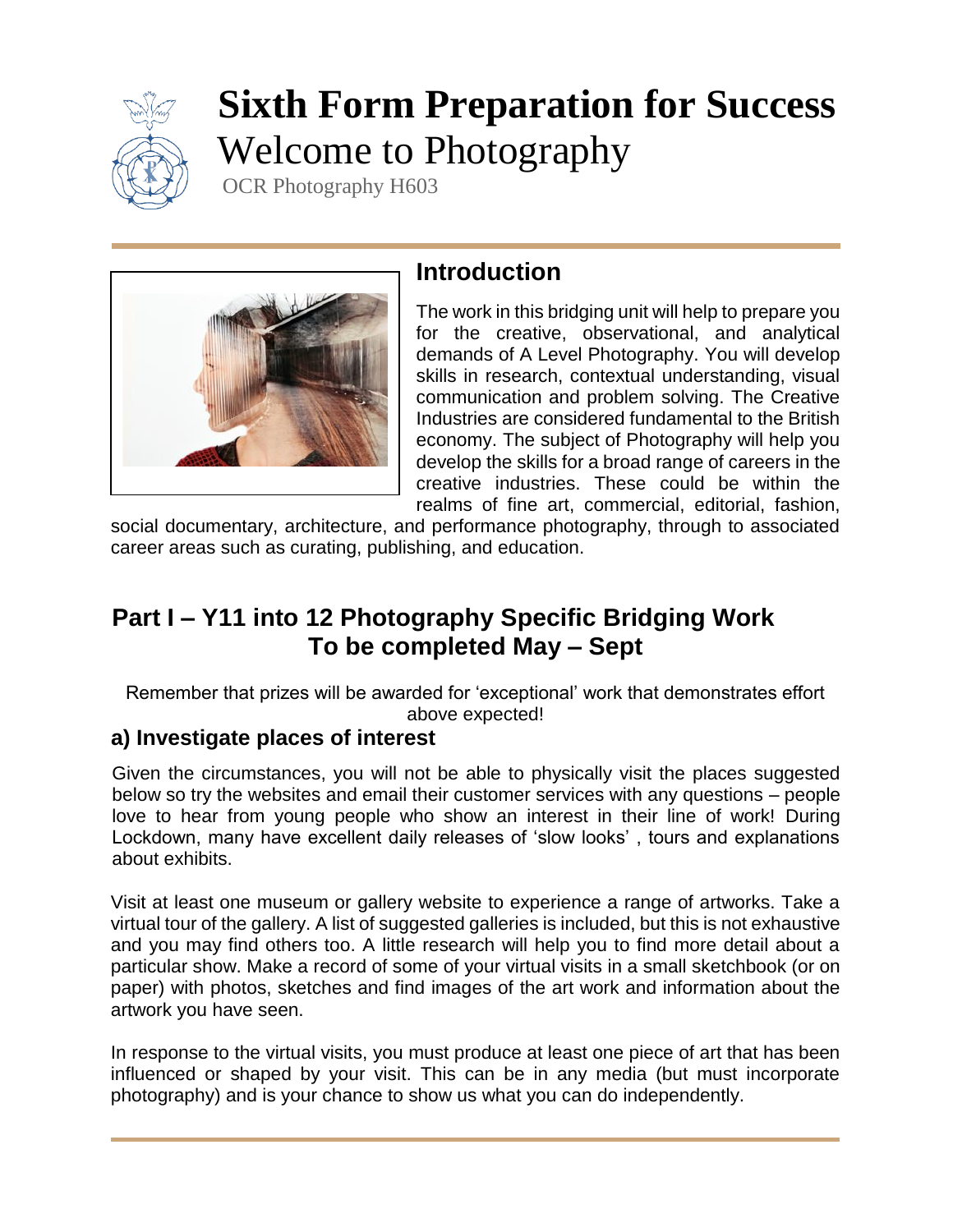

### **Suggested galleries (Yorkshire and further afield):**

- **The Hepworth, Wakefield** an exciting gallery of national importance, it has both permanent and regularly changing exhibitions. It's also revolutionary from an architectural viewpoint
- **The Yorkshire Sculpture Park-** an outstanding outdoor gallery specialising in sculpture, it has both permanent and changing exhibitions.
- **The Harley Gallery, Welbeck, Worksop** a small contemporary gallery, with an excellent website and back collections
- **Usher Gallery Lincoln**
- **York Art Gallery** (small entrance fee)- A beautiful place with a permanent collection of paintings, a national ceramics collection and regularly changing contemporary exhibitions.
- **Hull Ferrens Gallery** a newly revamped gallery with changing exhibitions
- **Hull Humber Street Gallery** an urban contemporary gallery with challenging artworks
- **Leeds City Art Gallery** an exciting gallery of national importance, it has both permanent and regularly changing exhibitions
- **Bradford Media Museum** (Photography exhibitions)- an excellent resource for both Art and Photography students
- **Nottingham Contemporary** a new gallery with challenging modern artworks and incredible architecture
- **Nottingham Castle Museum and Gallery** A traditional gallery with both permanent and regularly changing exhibitions
- **Manchester Whitworth** permanent and regularly changing exhibitions, very exciting work

**London**: We recommended that you visit the websites for all of these galleries which are of high national importance, they all have both permanent and changing exhibitions, excellent websites and excellent online education programmes which are useful during periods of lockdown.

- **Tate Britain**
- **• Tate Modern**
- **• National Gallery**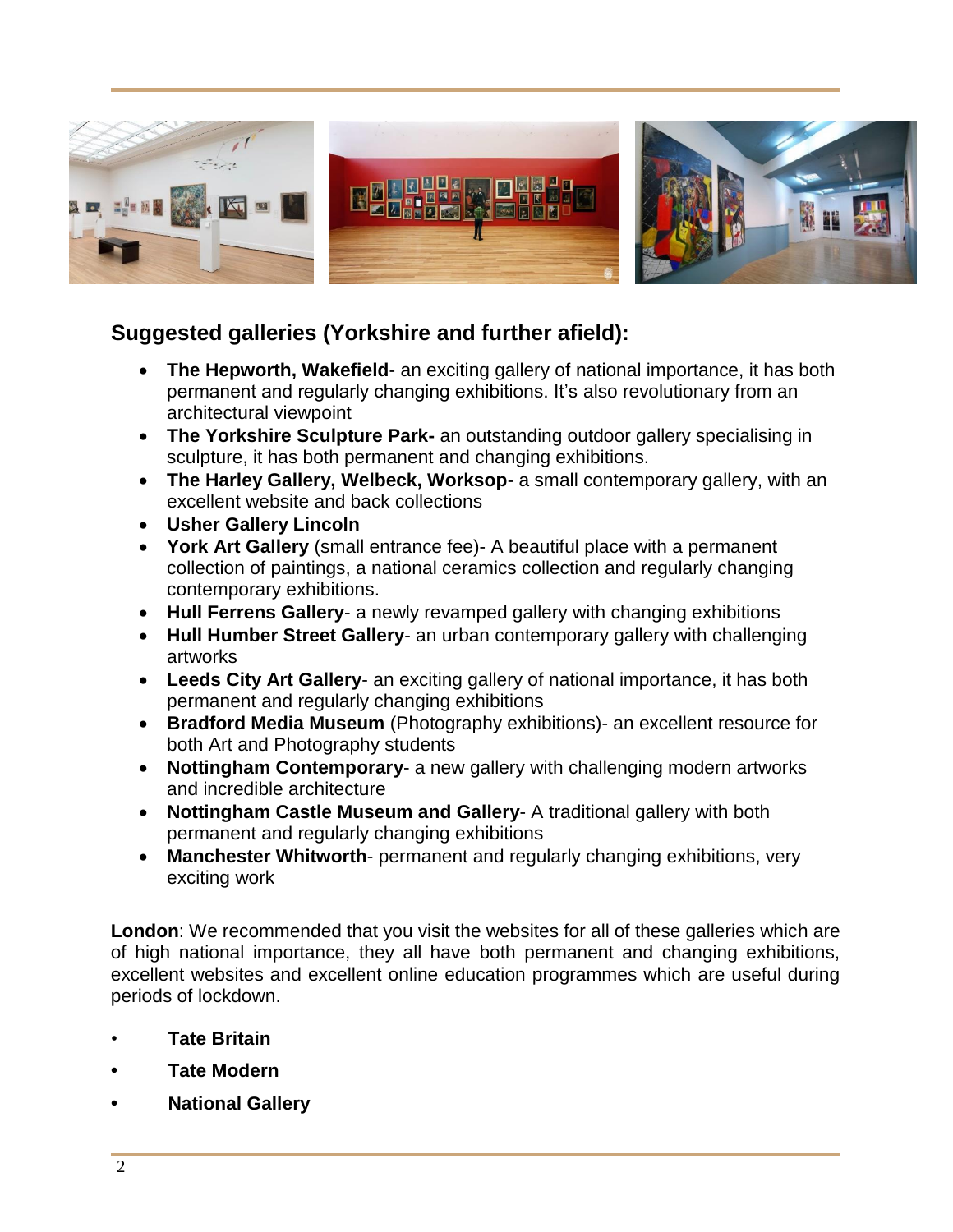- **• National Portrait Gallery**
- **• Saatchi**
- **• Barbican**
- **• British Museum**
- **• Hayward Gallery**
- **• Serpentine Gallery**
- **• White Cube**
- **• Royal Academy of Arts**
- **• V&A**

## **b) Wider reading**

**You are encouraged to read widely around the subject. Some suggestions include:**

#### '**John Berger:**

"Ways of Seeing" Also available on YouTube: https://www.youtube.com/watch?v=0pDE4VX\_9Kk

"Understanding a Photograph (2013)"

#### **W. Baart**

Photography – A Concise History

Pub: Laurence King, London

#### **20th Century Photography book**

**British Journal of Photography** <https://www.bjp-online.com/>

#### **Michael Freeman books about technique:**

"Timeless art of Monochrome" "Perfect Exposure"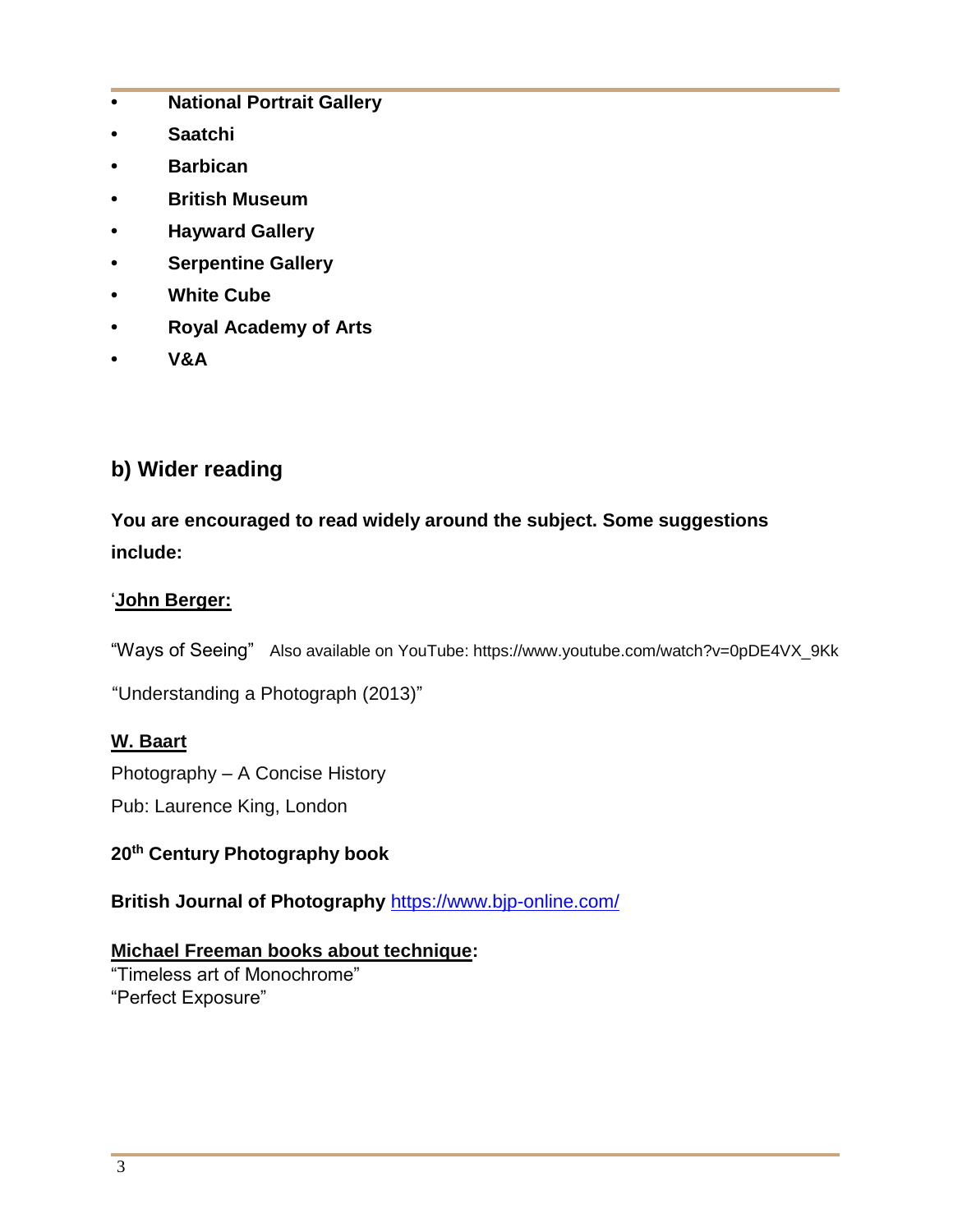## **c) Compulsory task**

Observational photography is an integral component of the course. It is often the core method of investigating, recording, developing and communicating ideas. You must produce a minimum of three photo shoots (more than three would be advantageous) from the themes below.

#### **Themes:**

- 1. Portraiture: Self-portraits or of friends and family
- 2. Interiors: A view of your own room or others within the house
- 3. Still life: Set up an interesting collection of objects at home and create a single light source (such as shining a lamp on it, or using the direction of the sun). Pay attention to light and shade and texture effects
- 4. Landscape: This can include parks, gardens, wooded views, countryside etc (anywhere you can do a short walk or drive to)
- 5. Cityscapes/ architecture: Near where you live

## **d) Stretch**

**Learning about other Photographers, artists and designers is an important part of the course and will help you to develop your project work in response to their ideas and techniques. As part of your assignment you need to choose one of the Photographers from the table below and produce a research page on them. This will help to you to analyse influential Photographers of the twentieth century.**

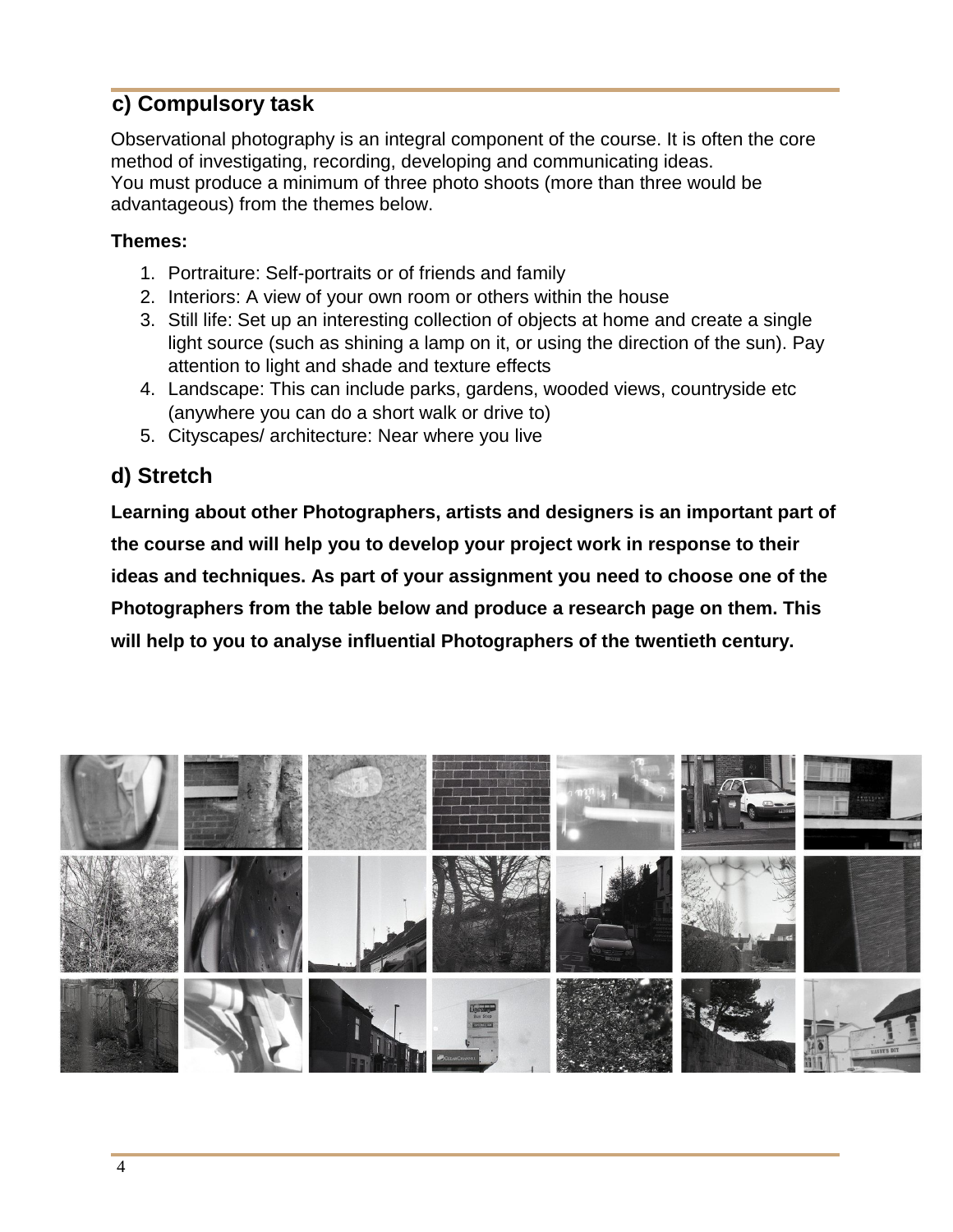| Topic                | When researching a photographer and their work you must start<br>by considering the context of the individual and the context that                                                                                                   |
|----------------------|--------------------------------------------------------------------------------------------------------------------------------------------------------------------------------------------------------------------------------------|
|                      | surrounds the work they produced.                                                                                                                                                                                                    |
|                      | What factors have contributed to this person's life resulting in<br>them becoming a Photographer? And how does the work reflect<br>the practitioner or the time / culture it was produced in?                                        |
| <b>Photographers</b> | Choose one of the photographers below to base your research on.                                                                                                                                                                      |
|                      | Dorothea Lange<br><b>Henri Cartier-</b><br>$\bullet$<br>Man Ray<br><b>Bresson</b><br>$\bullet$<br>Fay Godwin<br>Eadweard<br><b>Helen Levitt</b><br>Muybridge<br>Don McCullin<br>Gregory<br>Crewdson<br>Hiroshi Sugimoto<br>$\bullet$ |
|                      | Research the life and work of one photographer from the list above.<br>Read about their approach and what influenced their decision to<br>become a photographer.                                                                     |
| Task                 | 1. Then select one image from any of their work and analyse it, this<br>should be a minimum of 350 words.                                                                                                                            |
|                      | Form: Aim to discuss the formal elements that the Photographer<br>$\bullet$<br>has used and how these enhance the quality of the image.<br>Consider aspects like composition, viewpoint, angle, colour etc.                          |
|                      | Process: This is an analytical piece not a simple description, so<br>just how do the factors you have researched influence the way<br>the photograph has been taken?                                                                 |
|                      | <b>Content:</b> Try to consider what has motivated the photographer<br>to make this image, along with the content of the photograph.                                                                                                 |
|                      | Mood – How does the work make you feel and why?                                                                                                                                                                                      |
|                      | 2. Reflecting on the images you have looked at you must now<br>produce a series of images that have been influenced by your<br>chosen Photographer.                                                                                  |
| <b>Presentation</b>  | You can present the work in any way you see appropriate; a<br>simple printout is fine. Try to be as creative as you can.                                                                                                             |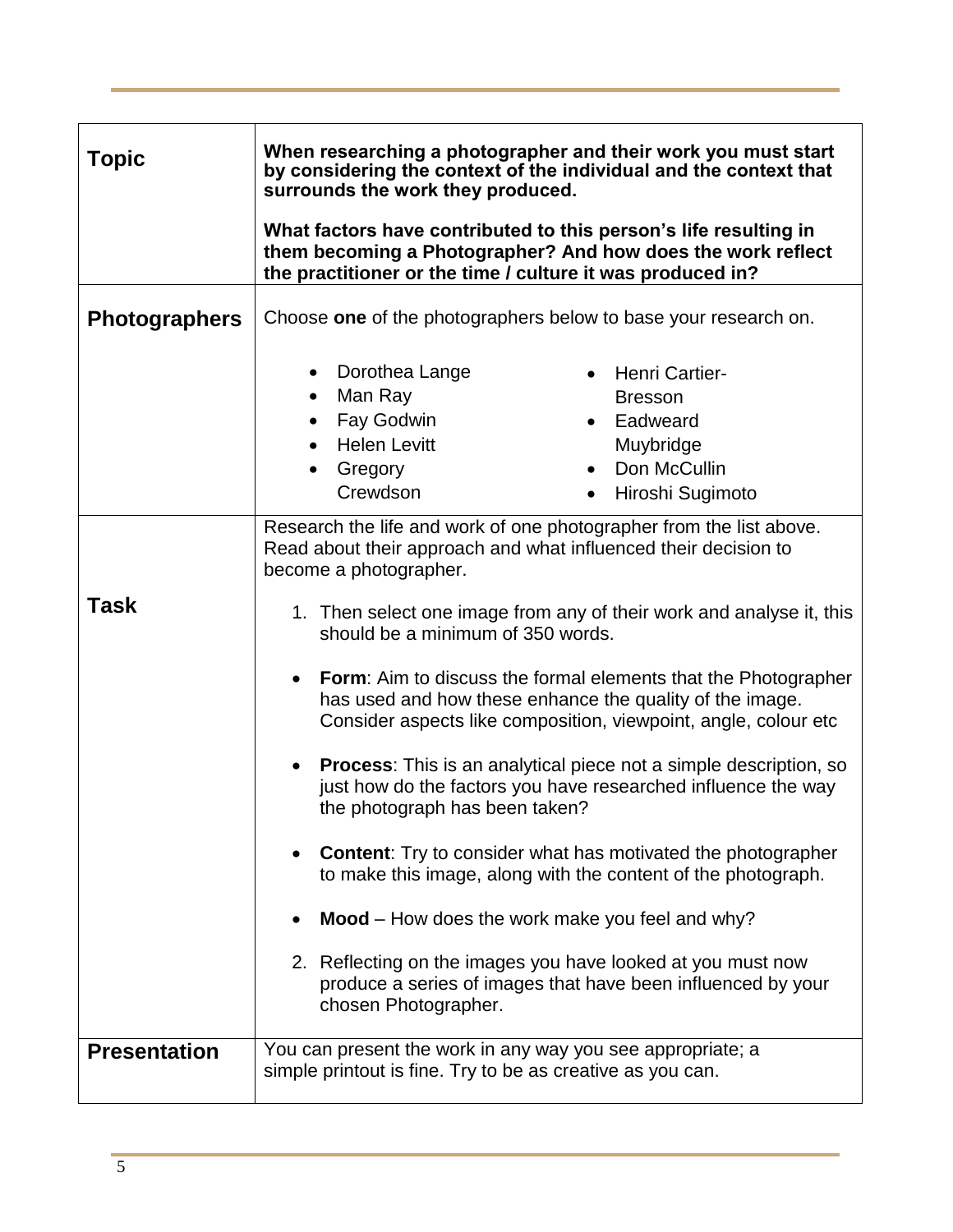# **Part II - Year 12 Head Start! for completion June – September**

The following link will take you to the OCR A-Level Photography Specification, please read the information eg Page 20, carefully:

## **[https://www.ocr.org.uk/Images/170210-specification-accredited-a-level-gce-art](https://www.ocr.org.uk/Images/170210-specification-accredited-a-level-gce-art-and-design-h600-h606.pdf)[and-design-h600-h606.pdf](https://www.ocr.org.uk/Images/170210-specification-accredited-a-level-gce-art-and-design-h600-h606.pdf)**

To start the A level Photography course you will embark on a skills based project within which you will be developing skills in using the DSLR camera in a creative way. You will learn skills in exploring the use of ISO settings, shutter speeds and aperture. To support this learning, you will look at the artist Cornelia Parker with particular focus on her installation piece Cold, Dark Matter please visit the Tate Gallery link below to learn more about her work:

## **[https://www.tate.org.uk/art/artworks/parker-cold-dark-matter-an-exploded-view](https://www.tate.org.uk/art/artworks/parker-cold-dark-matter-an-exploded-view-t06949/story-cold-dark-matter)[t06949/story-cold-dark-matter](https://www.tate.org.uk/art/artworks/parker-cold-dark-matter-an-exploded-view-t06949/story-cold-dark-matter)**

To prepare for the skills-based unit it would be useful for you to do some background reading on ISO, Aperture and Shutter speeds there are a number of great websites which explain what they are and why we use them. Please visit the following websites:

**<https://expertphotography.com/photography-basics-manual-mode/>**

**[https://artofvisuals.com/the-basics-of-photography-introduction-to-photography](https://artofvisuals.com/the-basics-of-photography-introduction-to-photography-tutorials/)[tutorials/](https://artofvisuals.com/the-basics-of-photography-introduction-to-photography-tutorials/)**

#### **<http://www.photographyrevision.com/how-to-analyse-a-photograph/>**

There are also Kindle versions of books on Digital Photography for beginners which you can either download for free or purchase on Amazon.co.uk, but they are not essential for the course:

*DSLR Photography for Beginners: Take 10 Times Better Pictures in 48 Hours or Less! Best Way to Learn Digital Photography, Master Your DSLR Camera & Improve Your Digital SLR*